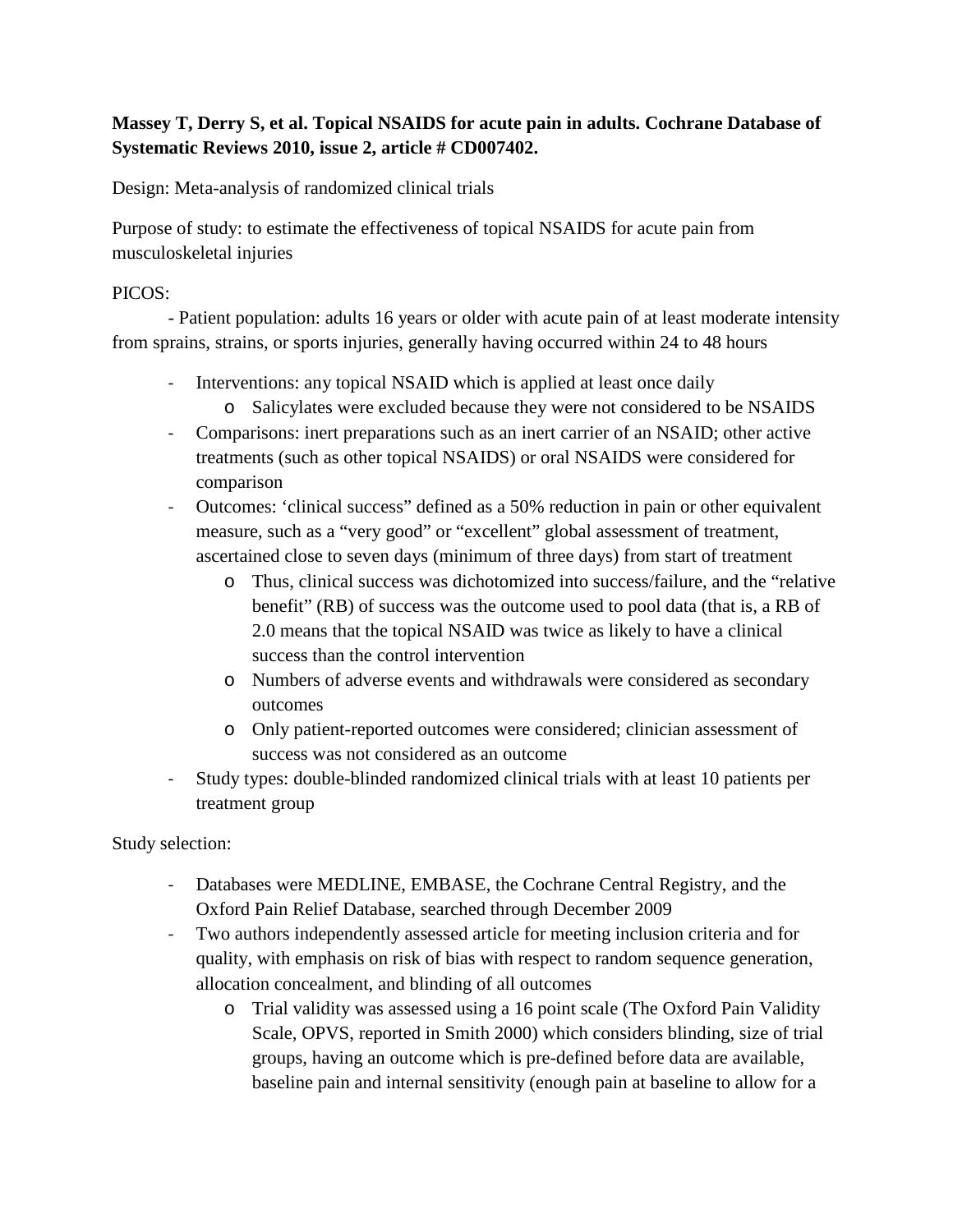treatment effect to be detected), data analysis, statistical testing, and accounting for dropouts

- o A score of 8 or less was considered low quality, and a score of 9 or more was considered adequate
- The authors planned a sensitivity analysis which would compare studies of high and low quality, if there were sufficient numbers of studies of different levels of quality to permit the comparison to be made

### Results:

- A total of 47 studies were included in the review, 31 comparing topical NSAID with placebo, 12 comparing a topical NSAID with an active treatment, and 4 having both active and placebo treatment arms for comparison with topical NSAIDS
- All studies were characterized as randomized and double blind
	- o 42 studies scored 9 points or higher on the OPVS, and 7 scored 8 points or fewer
- When all topical NSAIDS were compared to placebo (31 studies, 1822 patients treated with NSAID and 1633 with placebo) , topical NSAIDS were more successful than placebo
	- o The RB for success was 1.53 with 95% confidence intervals from 1.43 to 1.63); 65% of NSAID patients were successful versus 43% of placebo patients
		- For diclofenac, 3 studies with 627 patients showed a RB of 2.1 in favor of diclofenac (95% CI from 1.7 to 2.6)
		- For ibuprofen, the RB from 5 studies with 436 patients was 1.6 (95% CI from 1.3 to 2.0)
		- For ketoprofen, the RB from 7 studies with 683 patients was 1.6 (95%) CI from 1.4 to 1.8)
		- For piroxicam, the RB from 3 studies with 504 patients was  $1.5$  (95%) CI from 1.3 to 1.7)
		- For indomethacin, the RB from 2 studies with 295 patients was 1.3 (95% CI from 1.03 to 1.6)
		- For benzydamine, the RB from 3 studies with 193 patients was 1.2 (95% CI from 0.96 to 1.4), which is statistically not better than placebo
- When topical NSAIDS were compared with oral NSAIDS, there were insufficient data for meta-analysis because no two studies made the same comparison, but ibuprofen foam had a success rate of 24/50 patients (48%), while ibuprofen tablets had a success rate of 30/50 (60%); the two success rates were statistically equal
- Similarly, topical NSAIDS with different formulations of the same drug had insufficient data for analysis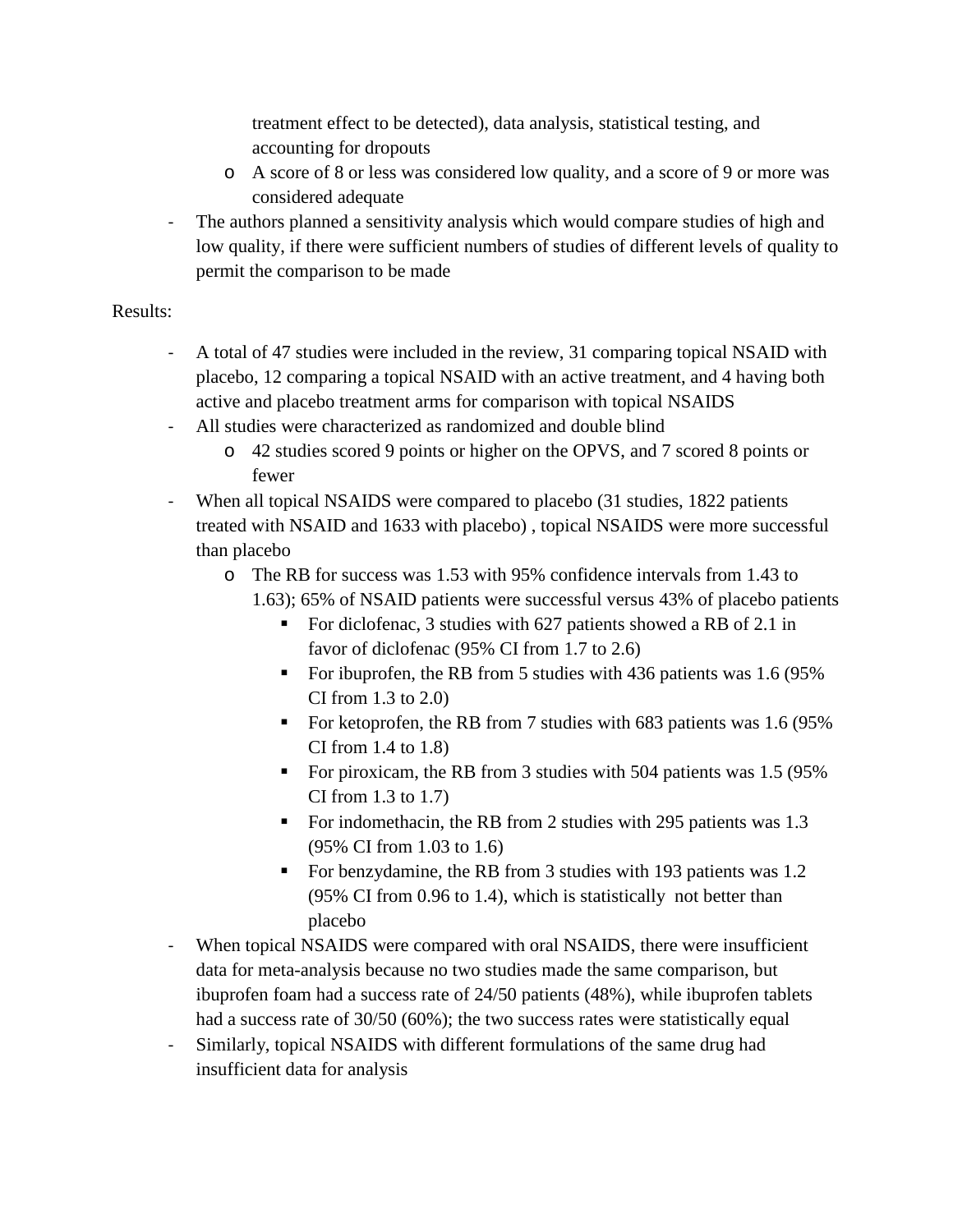- For the comparison of different topical NSAIDS, there were sufficient data only for the comparison of piroxicam versus indomethacin, where the RB in favor of piroxicam was 1.2 with a 95% CI from 1.1 to 1.4
	- o In addition, there were significantly fewer adverse events with topical piroxicam (2.1%) than with indomethacin (10%)
- For topical NSAIDS versus oral NSAIDS, no serious adverse events were reported in either arm of any of the included studies
- For topical NSAIDS versus oral NSAIDS, no attempt was made to analyze the comparison of systemic adverse events of a less serious nature
- For local skin reactions, topical NSAIDS and placebo gels were no different in the rates of these events, which were described as mild and transient

# Authors' conclusions:

- Topical NSAIDS can provide good pain relief in acute settings such as sprains, strains, and overuse injuries, with little difference in efficacy between topical diclofenac, ibuprofen, ketoprofen, and piroxicam, but indomethacin is less effective and benzydamine is no better than placebo
- Topical NSAIDS are no associated with an increase in skin reactions compared to placebo, and do not cause systemic (gastrointestinal) events commonly seen with oral NSAIDS, making them useful for patients who cannot tolerate oral administration of NSAIDS

# Comments:

- There is only a single paragraph comparing systemic adverse events between topical and oral NSAIDS, which makes no attempt to pool data from comparative studies and simply reports that there were 16 adverse events among 797 patients (2%), but 11 events among 134 patients taking ibuprofen tablets (8%)
- Most studies were of minor muscle or joint trauma, which includes many lower extremity injuries such as sprains, even if the effect of topical NSAIDS on lower extremity acute injuries cannot be directly estimated
- Because the relative safety of topical NSAIDS is one of the most important factors affecting the decision to prescribe them over oral medication, this represents a regrettable lack of information concerning the main consideration in treatment decisions, and the difficulty arises from the lack of reporting in the included articles rather from a lack of effort by the authors
	- o The summary of adverse events is in Table 2, which has a column for systemic adverse events and a separate column for serious adverse events
	- o The majority of studies reported no systemic adverse events, and no study reports serious adverse events
	- o Three studies made direct comparisons of topical versus oral NSAIDS